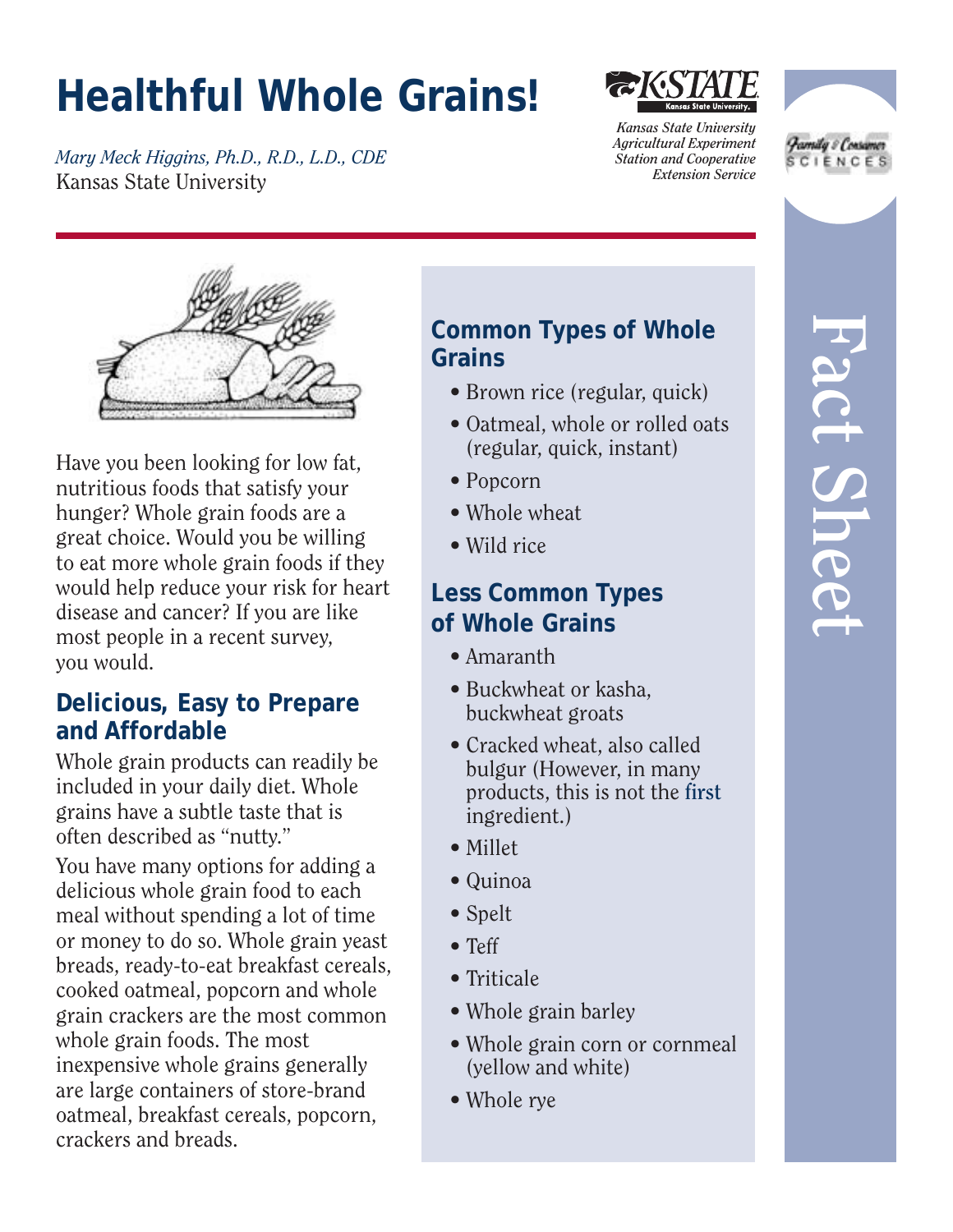

# **Ways to Add Whole Grains to Your Daily Diet**

Check  $(V)$  the suggestions that appeal to you.

- ❏ Choose a quick and easy ready-to-eat or ready-to-cook whole grain cereal for breakfast. (More than 30 whole grain breakfast cereals are distributed nationally.)
- ❏ Pour some dry, bite-size cereals into a bag, or grab a whole grain cereal bar to take along with you as a snack during your busy day.
- ❏ Choose whole grain breads, tortillas, bagels, pita pockets and rolls.
- ❏ Try whole grain muffins or cornbread made with whole grain corn meal.
- ❏ Pop popcorn.
- ❏ Enjoy low fat whole grain crackers, baked tortilla chips or a brown rice cake as a snack.
- ❏ Add whole grains to mixed dishes. Try adding some pearl barley, wild or brown rice to your favorite soup, stew or casserole.
- ❏ Add oats to cookies or other desserts.
- ❏ Try substituting whole grain flour for one-fourth to one-half of the white flour called for in recipes.
- ❏ Choose whole grain pasta (macaroni, spaghetti, noodles), pancakes or waffles for a change of pace.
- ❏ Try a hot or cold whole grain side dish (such as pilaf or stuffing) using brown or wild rice, kasha, bulgur or pearl barley.

\_\_\_\_\_\_\_\_\_\_\_\_\_\_\_\_\_\_\_\_\_\_\_\_\_\_\_\_\_\_\_\_\_\_\_\_\_\_\_\_\_\_\_\_\_\_\_\_\_\_\_\_\_\_\_\_\_\_\_\_

Have another idea? Write it here. \_\_\_\_\_\_\_\_\_\_\_\_\_\_\_\_\_\_\_\_\_\_\_\_\_\_\_\_\_\_\_\_

#### **Serving Sizes of Common Whole Grain Foods**

Whole grain cereals  $= 1/2$  cup cooked or 1 ounce of ready-to-eat Whole grain breads  $= 1$  slice or 1 ounce Whole grain tortillas, muffins, waffles, pancakes  $= 1$  small Popcorn  $= 2$  cups Whole grain crackers = 5 to 7 small crackers or 1 ounce Whole grain bagel, pita bread  $= 1/2$  or 1 ounce Brown rice, whole grain pasta  $= 1/2$  cup cooked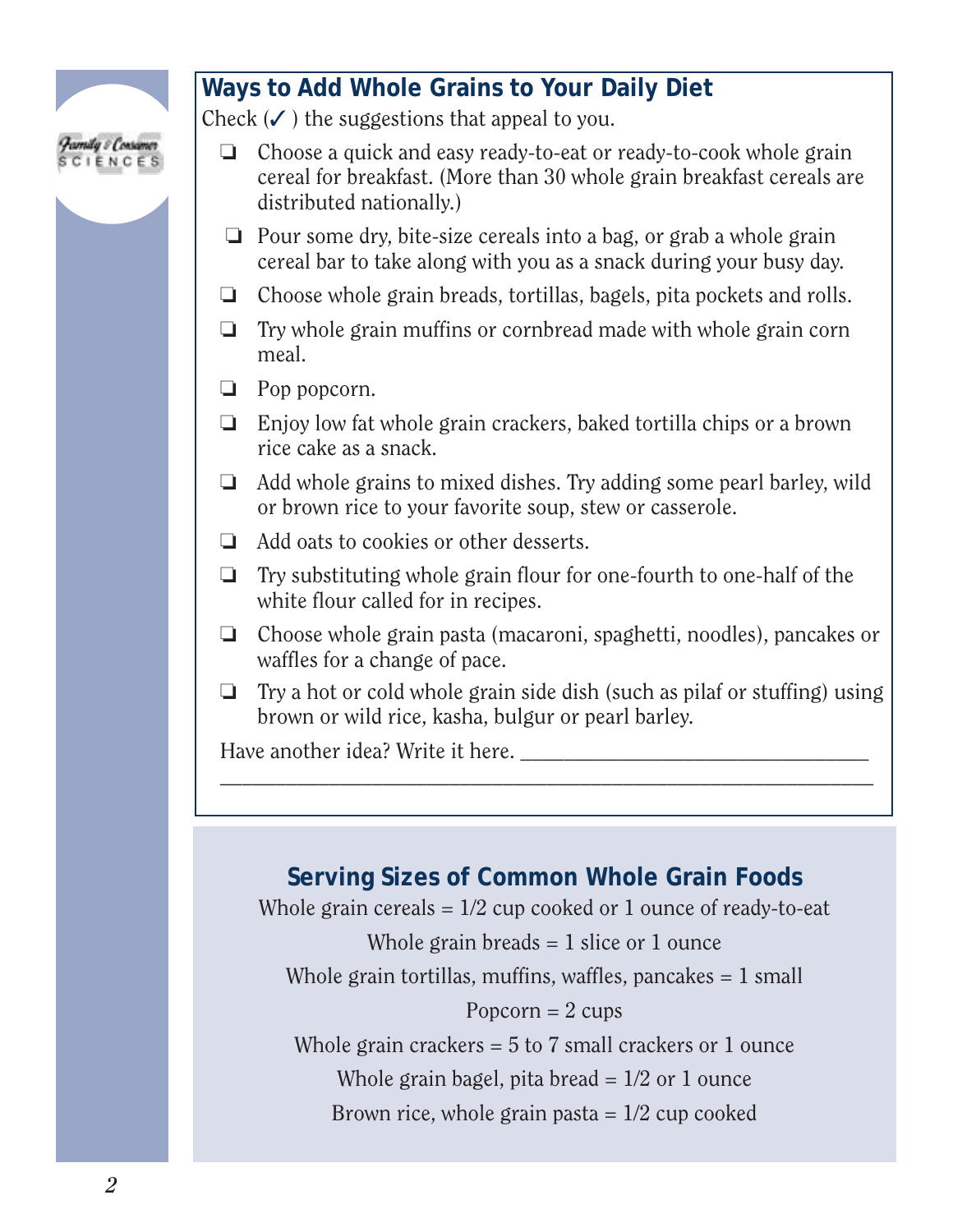# **The Whole Grain Benefit**

There are many kinds of whole grains: whole wheat, oats, cornmeal, popcorn, barley, brown rice, etc. Different whole grains provide different health benefits.

Whole grains provide energy for daily activities and reduce the risk of developing many major diseases.

Each individual part of the grain is healthful. But eating the entire grain allows the beneficial factors of all three parts to work together. Thus, the overall benefits exceed those that come from eating just certain parts.

# **Identify whole grain foods when you are shopping**

• Look for the words "whole grain" in large letters on WHOLE the package.



• Look for a whole grain health claim on the package. Products that contain 51 percent or more of whole grain ingredients by weight may make the following FDAapproved health claim: "Diets rich in whole grain foods and other plant foods, and low in total fat, saturated fat and cholesterol, may reduce the risk of heart disease and certain cancers."

100% WHOLE GRAIN

Whole grain oat or psyllium foods may also claim that **"soluble fiber, as part of a diet low in saturated fat and cholesterol, may reduce the risk of heart disease."**

• On the list of ingredients shown on the package, the first ingredient listed is present in the highest quantity by weight. Look for the word **"whole"** in front of a grain to be named first on the label's ingredient list, such as **"whole wheat,"** if you want to get a food that is high in whole grains.

#### INGREDIENTS:

Whole wheat flour, water, high<br>fructose corn syrup, wheat gluten, soybean and/or canola oil, yeast, salt, honey.

• A food's color is **not** helpful in identifying whether it contains whole grain ingredients. Dark or brown bread is often a whole grain food, but it may just have molasses or caramel food coloring added. Alternatively, whole grain foods may be light in color, such as those made from oats or white wheat.

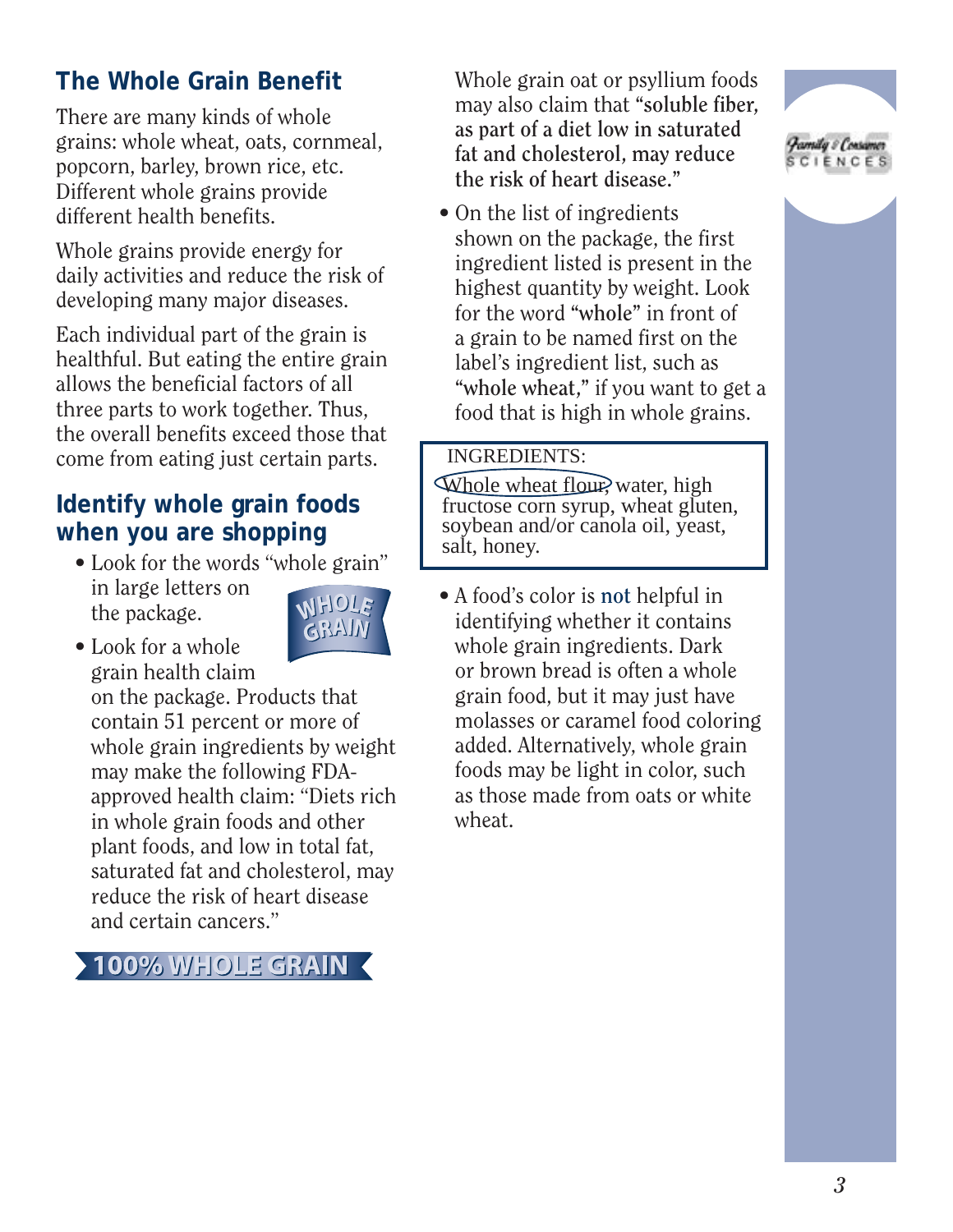

#### **What Are Whole Grains?**

Whole grain foods contain all three parts of the grain: the bran, the endosperm and germ.

- The outer bran layer is full of fiber, B vitamins, 50 to 80 percent of the grain's minerals and other healthpromoting plant substances called phytochemicals.
- The large endosperm portion is full of complex carbohydrates, protein, and smaller amounts of B vitamins.
- The third part is the germ, which is full of B vitamins, vitamin E, trace minerals, and healthful unsaturated fats, phytochemicals and antioxidants.

If all three parts of the grain are present in processed foods, they are considered whole grain. By comparison, refined grain foods contain only the endosperm. When the germ and bran portions are removed during milling, the nutrient content is reduced by 25 to 90 percent. Most refined grain foods are enriched with some of the nutrients lost in milling.

#### **Diagram of a Whole Grain**



#### **Phrases That Do Not Mean Whole Grain**

People who want to start eating more whole grain foods are often unsure how to find them. The key is knowing which words to look for and which ones are not helpful.

- **"100% wheat."** This phrase means that the only grain contained in the product is wheat. The food may **not** contain **whole** wheat.
- **"Multigrain."** A word that means the product contains more than one kind of grain. The food may **not** contain **whole** grains, however.
- **"Stone ground."** This term refers to grain that is coarsely ground and may contain the germ, but not the bran. Often, refined flour is the first ingredient, **not whole** grain flour.
- **"Pumpernickel"** is coarse, dark bread made with rye and wheat flours. In the United States, it usually does **not** contain mostly **whole** grain flours.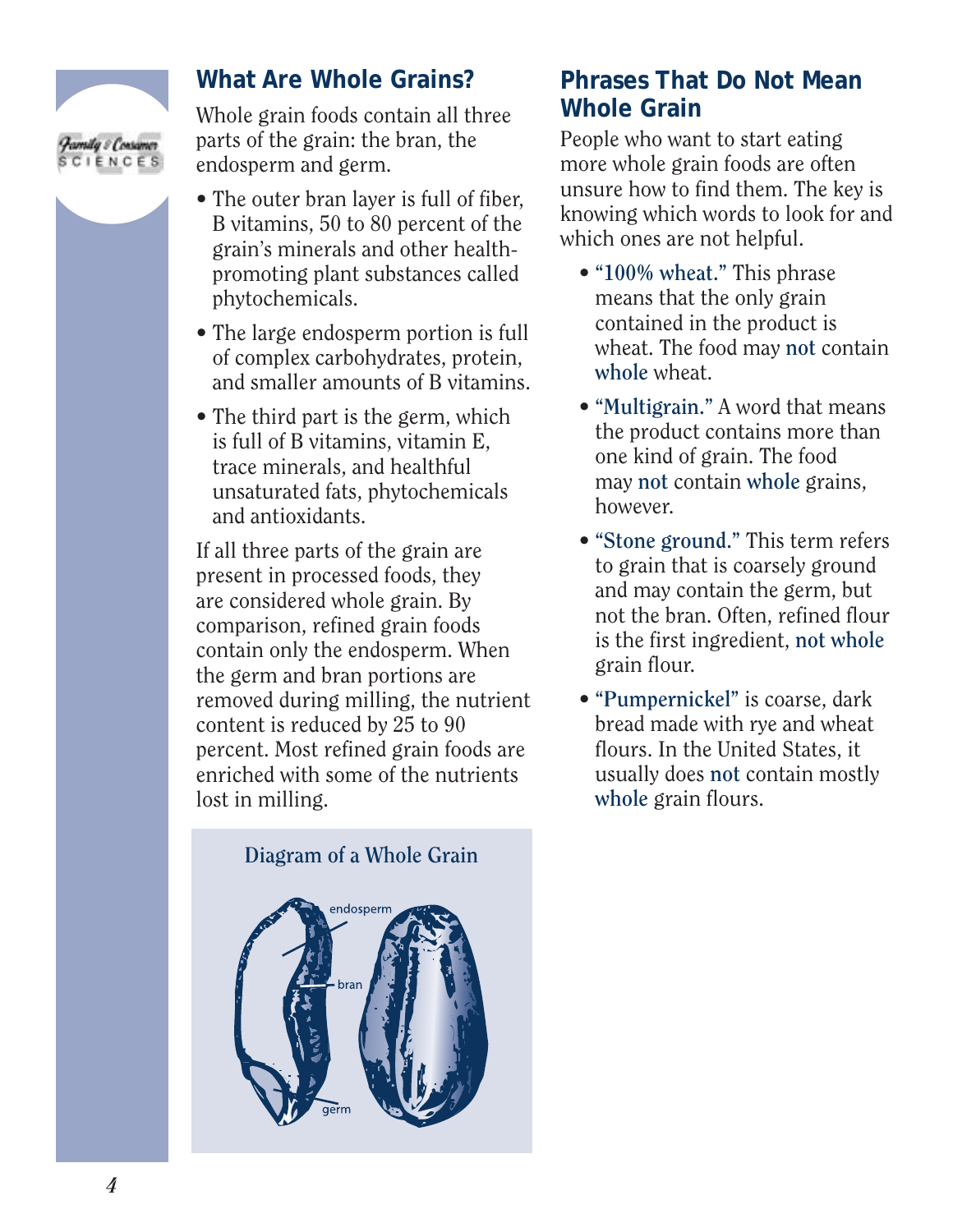# **Dietary Recommendations**

The Food Guide Pyramid advises us to eat **"six to 11 servings of grain foods a day, with several of these being whole grain."**

Americans have been advised to eat more whole grain foods by at least 17 government, scientific and nonprofit organizations. The 2000 edition of the Dietary Guidelines for Americans recommends that we **"choose a variety of grains daily, especially whole grains."**

**"To increase the proportion of persons aged 2 years and older, who consume at least six servings a day of grain products, with at least three being whole grains,"** is a Healthy People 2010 objective.

Americans typically do eat the recommended six servings of grain foods per day. Most of the grain foods we eat, however, are made with fortified refined grain rather than with the whole grain.

You can enjoy the great taste of whole grains and satisfy your hunger, too. You may be surprised at how easy it is to eat several servings of a variety of whole grain foods each day.

#### **Health Benefits of Whole Grains**

Most Americans do not know about the many health benefits of eating just one, two or three extra servings of whole grain foods each day.

You can influence your wellness level by eating a healthful diet. By choosing a variety of whole grain products each day, you will reap

many natural health benefits now, plus reduce your risk of many major chronic diseases in the future. Indeed, eating whole grain foods is associated with a 15 to 25 percent reduction in premature death from all causes.

Choose plenty of healthful whole grains if you want to reduce your risk for:

- Bowel disorders
- Cancer
- Heart disease and high cholesterol
- Stroke
- High blood pressure
- Obesity
- Type 2 diabetes

# **Whole Grain Nutrients**

Eating a variety of whole grains each day will help ensure that you get the nutrients needed to stay healthy.

- All types of grain foods are excellent sources of complex carbohydrates. Nutrition experts recommend that we eat most of our daily calories as carbohydrates, especially complex ones. They supply energy for daily activities.
- Whole grains are low in fat, and because they are from plants they have no cholesterol.
- They are high in fiber, plant protein, vitamins, minerals, phytonutrients, antioxidants, resistant starch, phytate and many other healthful substances.

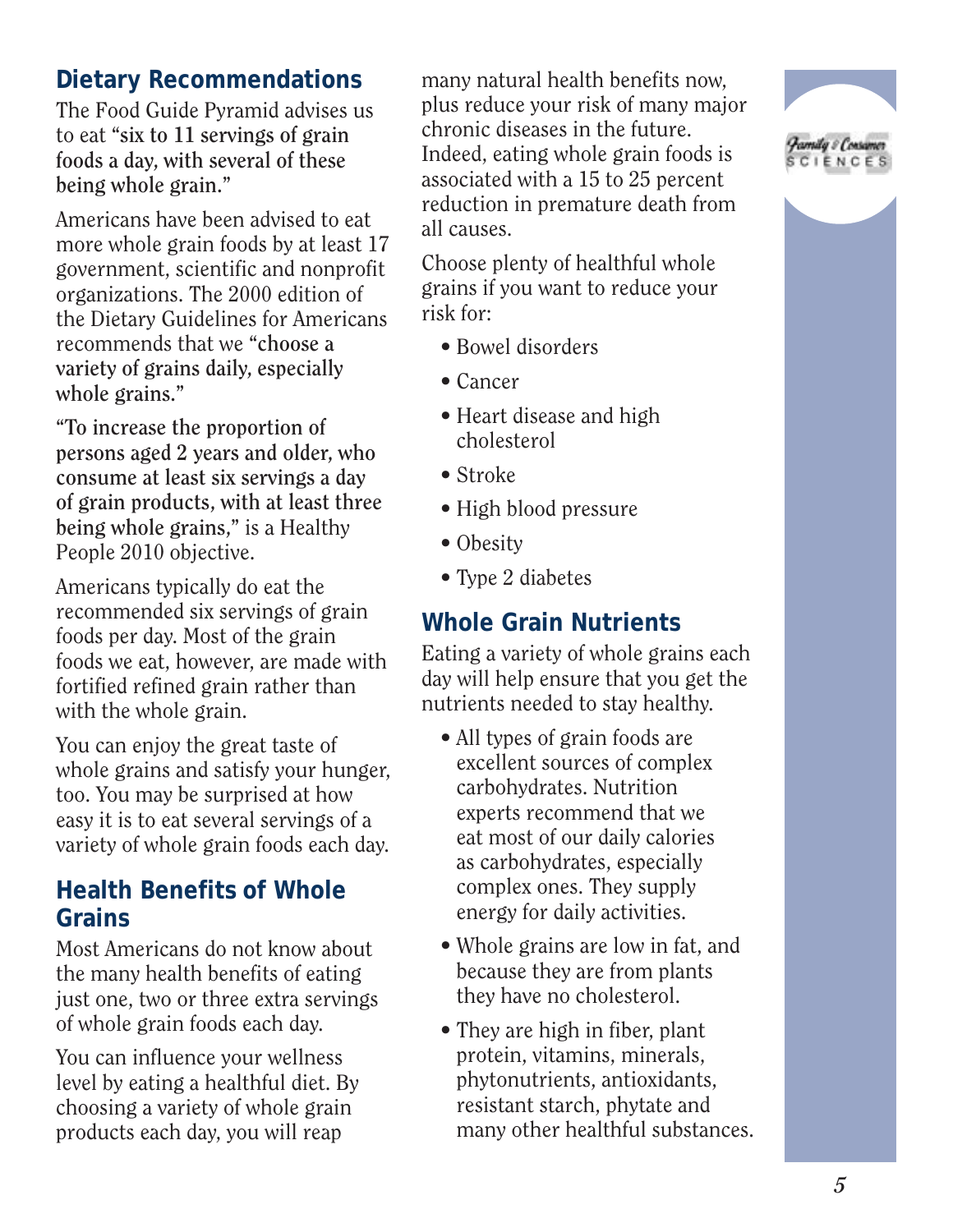

- Whole grains provide many of the nutrients that are low in America's diet, including fiber, B vitamins, vitamin E, and the minerals selenium, zinc, copper and magnesium.
- There is a long list of other naturally occurring substances in whole grains, besides soluble and insoluble fiber. Some of them are: tocopherols, beta-carotene, vitamin C, folate, glutamine, phytoestrogens, lignans, flavonoids, oligosaccharides, inositol, phenolics, saponins, lectins, and protease and amylase inhibitors. These healthful factors may help prevent diseases from developing, lower blood cholesterol, stabilize blood sugar or improve immune function.

#### **Whole Grains Known for High Fiber**

Two kinds of dietary fiber are in whole grains, soluble and insoluble. Oats and barley are high in soluble dietary fiber.

An easy way to increase both types of fiber in your diet is by choosing ready-to-eat or ready-to-cook whole grain breakfast cereals and whole wheat bread.

Whole grain cereals have three to seven times more fiber per serving than refined cereals. Whole wheat breads have about four to six times more fiber per slice than white bread.

#### **Whole Grains Contain Disease-Fighting Phytochemicals**

Phytochemicals are naturally occurring plant chemicals found in whole grains, fruits, vegetables, legumes and other plant foods.

Whole grain foods have up to five times more antioxidant activity than do common vegetables, fruits or white bread. Consuming a wide range of antioxidants is important, since each kind protects a different part of the body against cell damage.

Some whole grain antioxidants act as tumor growth suppressants. Another antioxidant, vitamin E, especially the potent form called tocotrienol, is found in large amounts in whole grain oats and barley.

# **Reducing Health Risks**

#### **Bowel Disorders and Colon Cancer**

Eating whole grain foods protects against constipation, hemorrhoids and diverticulosis. Whole grains increase stool weight and decrease transit time through the gut. This reduces the length of time the bowels are in contact with waste products. Whole grains improve antioxidant activity and strengthen the surface cells of the colon. They also increase the immune function of the gut.

#### **Cancer**

In an analysis of 45 studies of 20 types of cancer, whole grains had a protective effect in 43 of them. Researchers looked at various types of cancer, such as cancer of the colon, rectum, stomach, pancreas,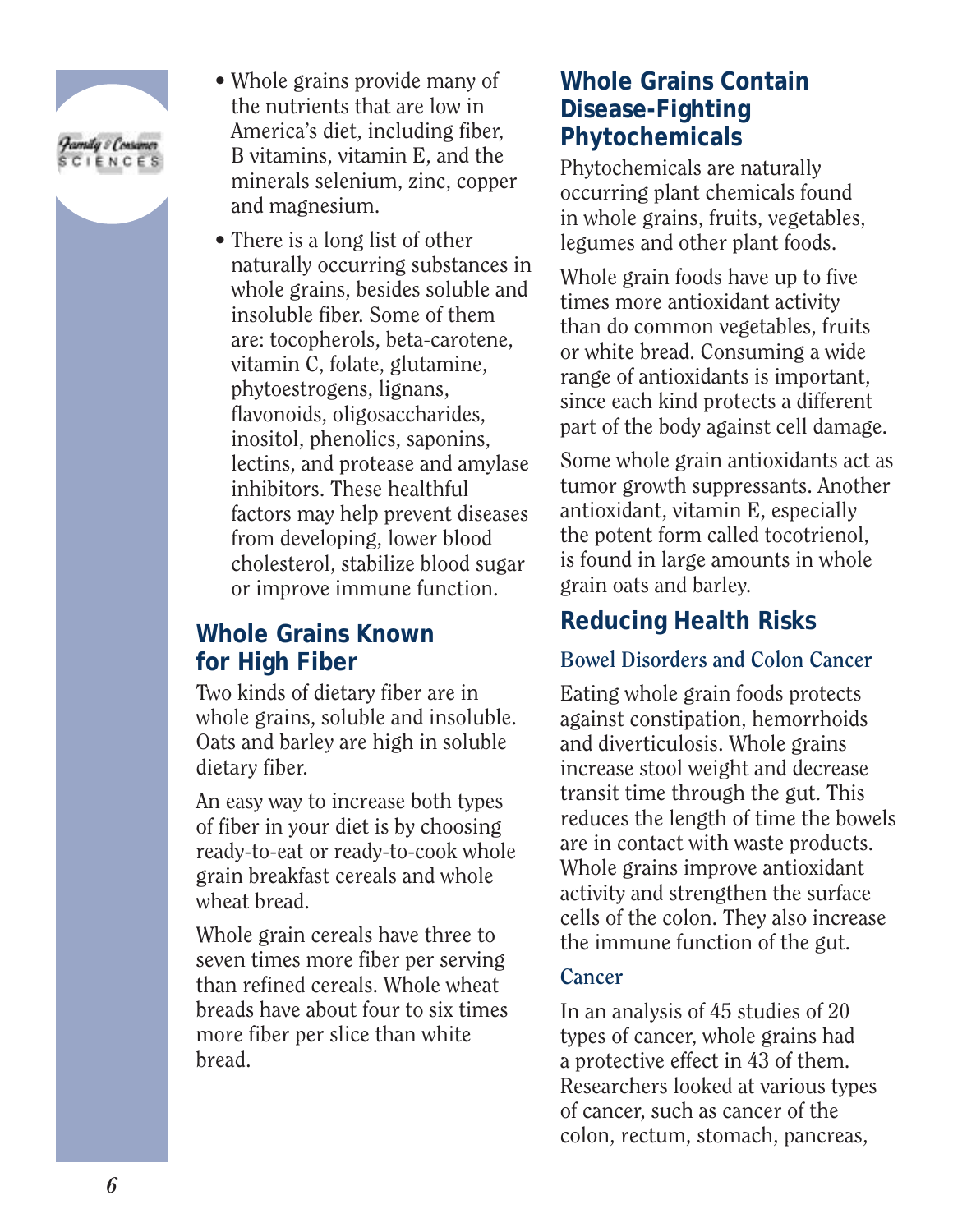endometrium, ovaries and prostate.

#### **Heart Disease and Stroke**

Eating three servings of whole grains per day, increasing your cereal fiber intake by 10 grams per day, and eating oat cereals five times or more a week have all been shown to reduce heart disease and stroke rates.

Even choosing to eat just one serving of whole grain foods per day, compared to eating them once a week or less often, is beneficial for your heart and circulatory system.

Whole grain foods help decrease cholesterol levels, blood pressure and blood coagulation.

Whole grain oats are especially helpful in lowering cholesterol levels.

 $\frac{1}{2}$ 

#### **Obesity**

Whole grains are high in complex carbohydrates and fiber. They help you feel full (satiety) and delay hunger. Choose several servings of whole grain foods each day, eat other healthful foods, and keep active.

#### **Type 2 Diabetes**

Eating about three servings a day of whole grain foods reduces the risk of getting Type 2 diabetes and may improve blood sugar control in people who already have diabetes. Soluble fiber delays stomach emptying and nutrient absorption, reducing the rise in glucose and insulin.



| Are you: Male___ Female___            |                                                                                   |  |
|---------------------------------------|-----------------------------------------------------------------------------------|--|
|                                       | Your age category: Teen____ 20-40 yrs.____ 41-60 yrs._____ 61 yrs. and older____  |  |
|                                       | 1. Did you learn anything that you did not know or that surprised you?            |  |
|                                       |                                                                                   |  |
| especially whole grains? (circle one) | Very Somewhat Neither Important Somewhat Very                                     |  |
|                                       | Important Important Nor Unimportant Unimportant Unimportant                       |  |
| especially whole grains? (cirice one) | 3. After today, how important will it be to you to eat a variety of grains daily, |  |